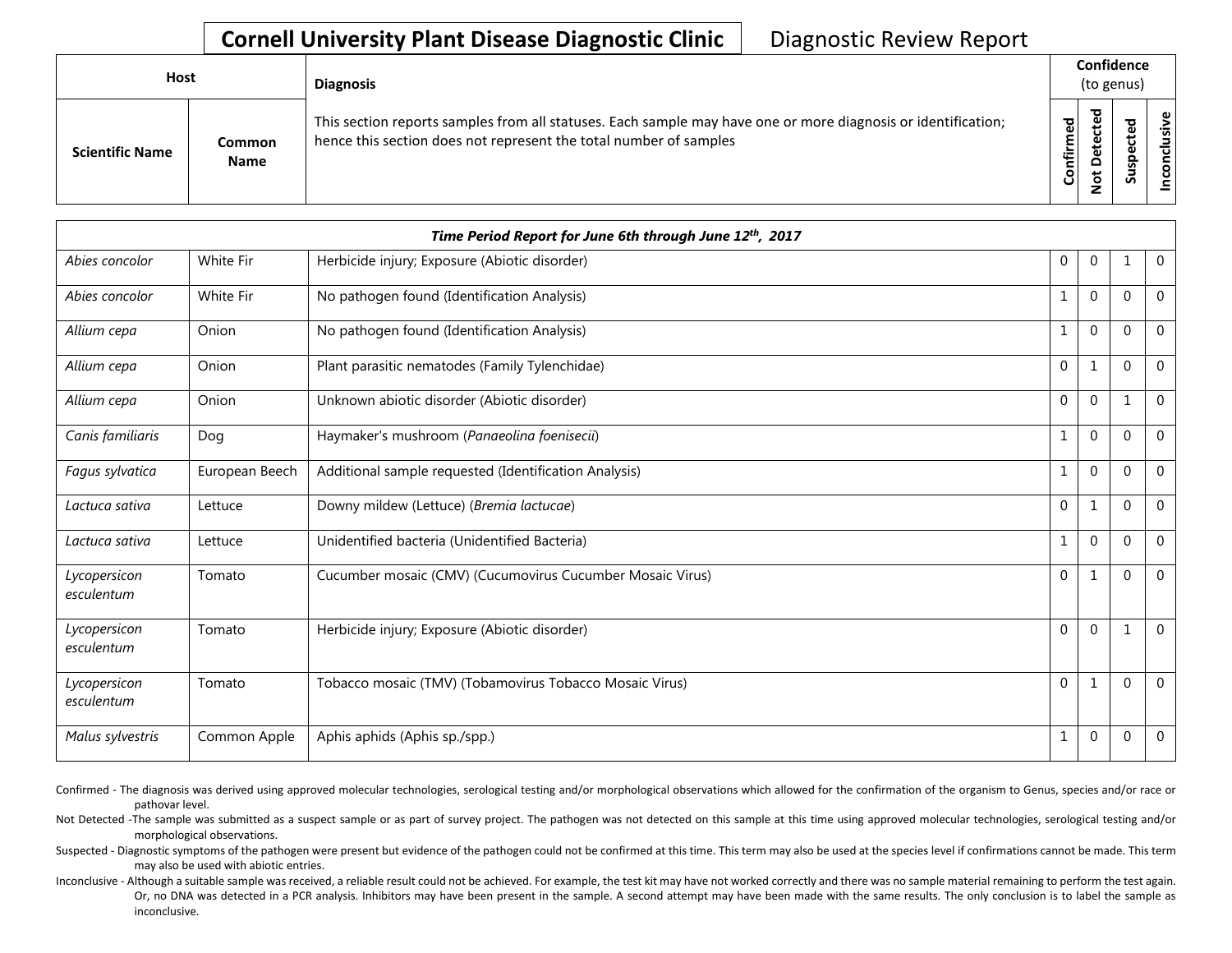## **Cornell University Plant Disease Diagnostic Clinic** | Diagnostic Review Report

| Host                   |                              | <b>Diagnosis</b>                                                                                                                                                                   |                               | Confidence<br>(to genus) |                       |              |
|------------------------|------------------------------|------------------------------------------------------------------------------------------------------------------------------------------------------------------------------------|-------------------------------|--------------------------|-----------------------|--------------|
| <b>Scientific Name</b> | <b>Common</b><br><b>Name</b> | This section reports samples from all statuses. Each sample may have one or more diagnosis or identification;<br>hence this section does not represent the total number of samples | ਠ<br>ω<br><b>onfirm</b><br>٥۱ | ъ<br>$\Omega$<br>⇁       | ω<br>o<br>௨<br>s<br>n | υ١<br>g<br>۰ |

| Malus sylvestris         | Common Apple            | No pathogen found (Identification Analysis)            | 1            | 0            | 0            | $\overline{0}$ |
|--------------------------|-------------------------|--------------------------------------------------------|--------------|--------------|--------------|----------------|
| Picea abies              | Norway Spruce           | No pathogen found (Identification Analysis)            | $\mathbf{1}$ | $\mathbf{0}$ | $\Omega$     | $\mathbf 0$    |
| Picea abies              | Norway Spruce           | Root damage (Abiotic disorder)                         | $\Omega$     | $\mathbf{0}$ | $\mathbf{1}$ | $\Omega$       |
| Picea abies              | Norway Spruce           | Spruce spider mite (Oligonychus ununguis)              | $\mathbf 0$  | $\mathbf 0$  | $\mathbf{1}$ | $\overline{0}$ |
| Picea pungens<br>glauca  | Kosters Blue<br>spruce  | Cytospora canker; Dieback (Cytospora sp./spp.)         | $\mathbf 0$  | $\mathbf{1}$ | $\mathbf{0}$ | $\Omega$       |
| Picea pungens<br>glauca  | Kosters Blue<br>spruce  | Pitch mass borer (Synanthedon pini)                    | $\mathbf 0$  | $\Omega$     | 1            | $\mathbf 0$    |
| Rhododendron<br>sp./spp. | Rhododendron            | Black vine weevil (Otiorhynchus sulcatus)              | $\Omega$     | $\Omega$     | 1            | $\Omega$       |
| Rhododendron<br>sp./spp. | Rhododendron            | Root damage (Abiotic disorder)                         | $\Omega$     | $\Omega$     | $\mathbf{1}$ | $\mathbf 0$    |
| Rhododendron<br>sp./spp. | Azalea;<br>Rhododendron | Aerial stem blight (Phytophthora sp./spp.)             | $\Omega$     | $\mathbf{1}$ | $\mathbf{0}$ | $\Omega$       |
| Rhododendron<br>sp./spp. | Azalea:<br>Rhododendron | Dieback; Canker; Twig blight (Botryosphaeria sp./spp.) | $\mathbf{1}$ | $\Omega$     | $\mathbf{0}$ | $\Omega$       |
| Rhododendron<br>sp./spp. | Azalea;<br>Rhododendron | Root damage (Abiotic disorder)                         | $\Omega$     | $\mathbf 0$  | -1           | $\mathbf 0$    |

Confirmed - The diagnosis was derived using approved molecular technologies, serological testing and/or morphological observations which allowed for the confirmation of the organism to Genus, species and/or race or pathovar level.

Not Detected -The sample was submitted as a suspect sample or as part of survey project. The pathogen was not detected on this sample at this time using approved molecular technologies, serological testing and/or morphological observations.

Suspected - Diagnostic symptoms of the pathogen were present but evidence of the pathogen could not be confirmed at this time. This term may also be used at the species level if confirmations cannot be made. This term may also be used with abiotic entries.

Inconclusive - Although a suitable sample was received, a reliable result could not be achieved. For example, the test kit may have not worked correctly and there was no sample material remaining to perform the test again. Or, no DNA was detected in a PCR analysis. Inhibitors may have been present in the sample. A second attempt may have been made with the same results. The only conclusion is to label the sample as inconclusive.